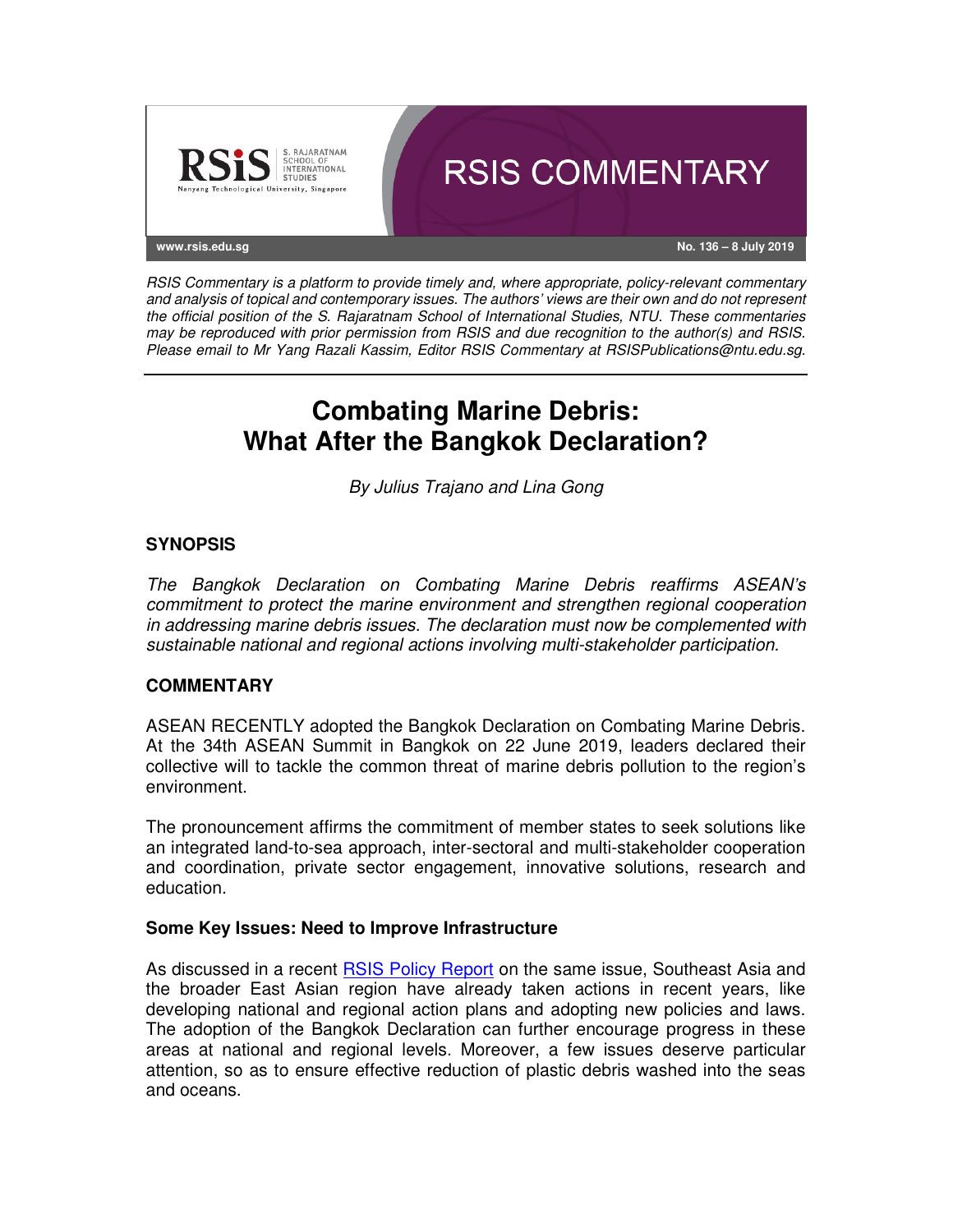Land-based activities constitute a major source of marine debris. This is reflected in the target of the United Nations' Sustainable Development Goals to significantly reduce marine pollution, particularly from the land-based sources by 2025. The 3R approach is featured through reuse, reduce and recycle. This approach can cut the amount of plastic waste. However, there remains enormous demands for effective waste management as human activities inevitably produce waste of different kinds.

The lack of proper disposal facilities is a major constraint on the efforts of many developing countries, including Southeast Asian countries, to curb plastic pollution. It is thus important that countries in the region increase investment on their respective infrastructure for waste management so as to cut marine plastic litters from the source.

# **Cleaning up Rivers**

Shared river systems and waterways are the conduits for ocean plastic pollution. The Bangkok Declaration and the ASEAN Framework of Action on Marin Debris have underscored critical importance of protecting ASEAN's major river systems. Ten rivers in the world contribute 90 per cent of plastic waste washed to the oceans, eight of which are in Asia.

The Mekong River is among these plastic-polluted rivers mainly due to inadequate waste management systems in countries where the Mekong flows. Mekong is being choked by about 37,000 tonnes of plastic bags and bottles near its mouth in southern Vietnam.

However, the Mekong River Commission, that promotes joint management of the shared water resources and sustainable development in the countries of the Mekong River basin, has various coordinating instruments but does not include initiatives to address transboundary plastic pollution. Riparian countries should consider joint plastic waste reduction in transboundary rivers as part of their environmental cooperation.

Major rivers from Indonesia and the Philippines also carry large volumes of plastic waste. Manila's Pasig River, for instance, dumps over 63,000 tonnes of plastics into the ocean every year, making it the world's eighth largest contributor of ocean plastic. Four of Indonesia's rivers are among the 20 most polluted in the world due to mismanaged plastic waste.

In this regard, adequate national efforts should be made to reduce plastic waste leakage to oceans through rivers. Collective efforts should not just focus solely on regional seas but also on the protection of rivers from plastic pollution. Protection of rivers from plastic pollution and improvement of land-based waste management could significantly reduce ocean plastic pollution.

### **Shifting towards a Circular Economy**

Among the major multi-sectoral policy approaches recommended by the Bangkok Declaration and the ASEAN Framework of Action is the mainstreaming of the circular economy, together with the 3R approach at the national level. Key challenges include